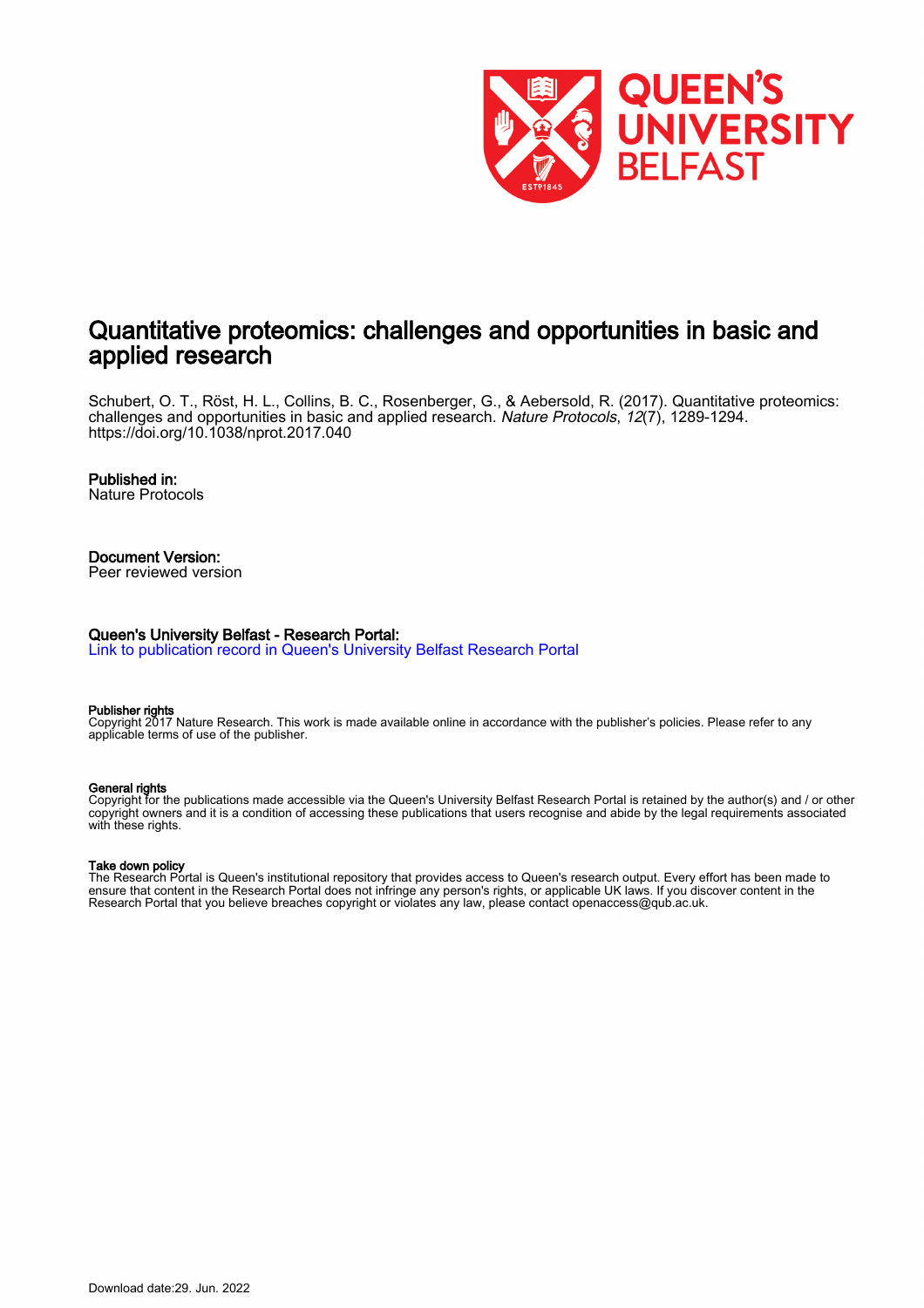# **Quantitative proteomics: Challenges and opportunities in basic and applied research**

Olga T. Schubert<sup>1</sup>, Hannes L. Röst<sup>2,5</sup>, Ben C. Collins<sup>3,5</sup>, George Rosenberger<sup>3,5,</sup> Ruedi Aebersold<sup>3,4,</sup>\*

1 Department of Human Genetics, University of California Los Angeles, Los Angeles, CA 90095, USA

2 Department of Genetics, Stanford University, Stanford, CA 94305, USA

3 Department of Biology, Institute of Molecular Systems Biology, ETH Zurich, 8093 Zurich, Switzerland

4 Faculty of Science, University of Zurich, 8057 Zurich, Switzerland

5 Authors contributed equally

\*Corresponding author [\(aebersold@imsb.biol.ethz.ch\)](mailto:aebersold@imsb.biol.ethz.ch)

## **Summary**

In this perspective, we discuss developments in mass spectrometry-based proteomic technology in the last decade from the viewpoint of our laboratory. We also reflect on existing challenges and limitations, and explore the current and future role of quantitative proteomics in molecular systems biology, clinical research and personalized medicine.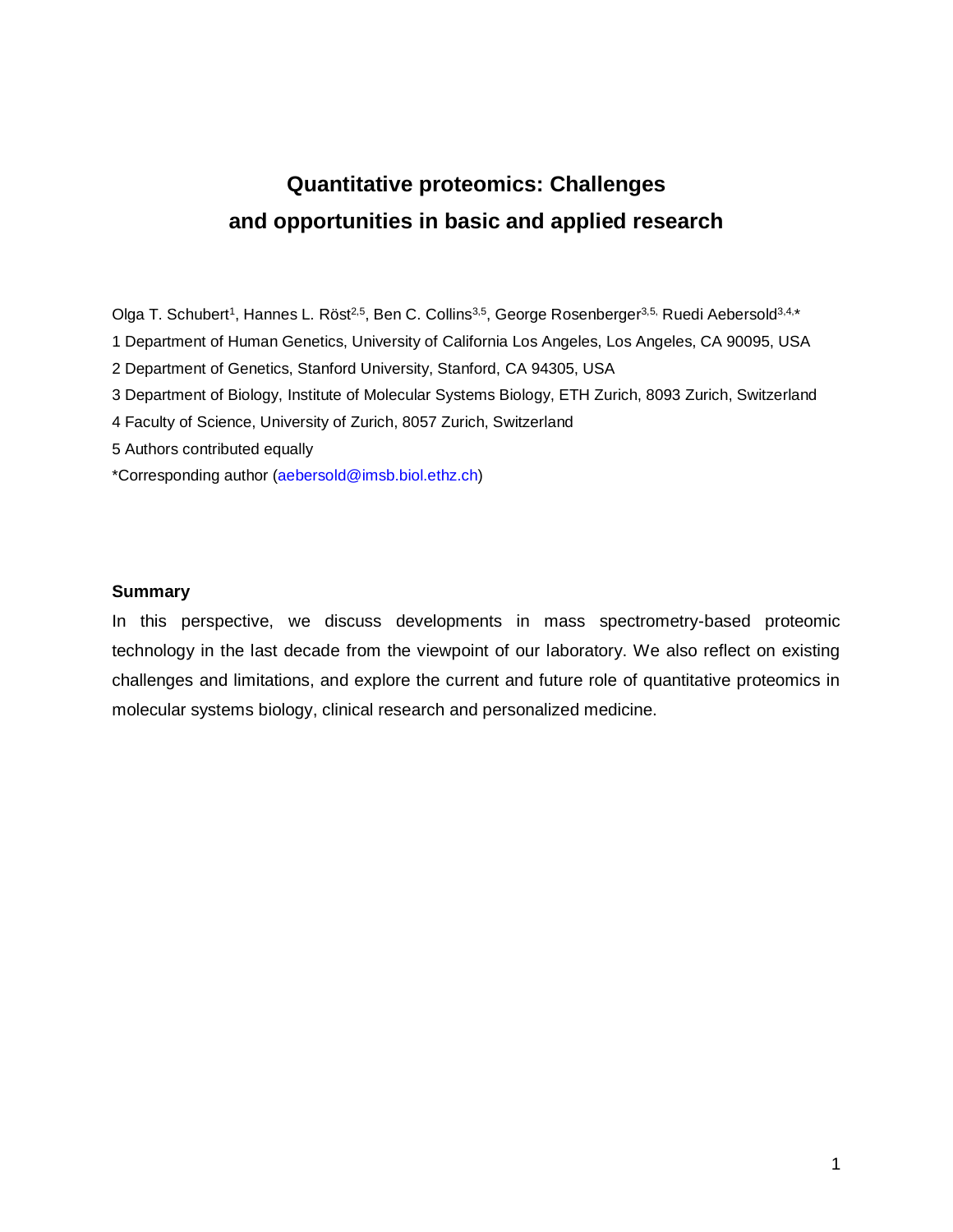#### **Introduction**

Proteins constitute a large part of the molecular machinery of the cell and are the major class of biomolecules targeted by drugs. Organized in functional modules and networks, they carry out cellular functions and determine phenotypes by means of coordinated activities of a multitude of molecular species<sup>1</sup>. Traditional biochemical methods for studying proteins have been highly biased towards a relatively small subset of proteins for which high quality, mainly antibodybased assays have been available<sup>2</sup>. Over the past two decades, mass spectrometry (MS)based methods have emerged as the method of choice for the confident and near exhaustive identification and quantification of the proteins contained in a biological sample and have significantly contributed to unraveling cellular signaling networks, to elucidating the dynamics of protein-protein interactions in different cellular states, and to improved diagnosis and molecular understanding of disease mechanisms. Overall, MS-based proteomics can reveal the quantitative state of a proteome and thereby provides insights into the biochemical state of the respective cell or tissue. In the following paragraphs, we will discuss important concepts and developments in proteomic technology and explore the current and future role of quantitative proteomics in molecular systems biology as well as clinical research and personalized medicine.

## **Evolution of MS-based quantitative proteomics**

MS-based proteomics can be broadly grouped into top-down proteomics where intact proteins are measured and bottom-up proteomics where peptides are measured as surrogates for the respective protein; in this commentary, we will focus on bottom-up proteomics. The typical bottom-up proteomics workflow starts with trypsin digestion of a protein sample into short peptides which are then separated by liquid chromatography either directly or after biochemical fractionation (Figure  $1A$ )<sup>3</sup>. As peptides elute from the chromatography column, they are subjected to electrospray ionization<sup>4,5</sup> and are directly sprayed into the mass spectrometer, where two levels of MS measurement take place in tandem<sup>3</sup>. At the first level, a mass analyzer measures the mass-to-charge ratio (*m/z*) of peptide molecular ions (MS1). At the second level, *m/z* values of fragment ions resulting from the fragmentation of specific peptide ions are detected (MS2). The specific fragment ion pattern of each peptide ion together with its *m/z* value enable confident identification of peptides present in the sample. Identified peptide sequences can then be mapped to proteins and the signal intensities of either peptides or fragment ions can be used to estimate relative abundance changes across samples.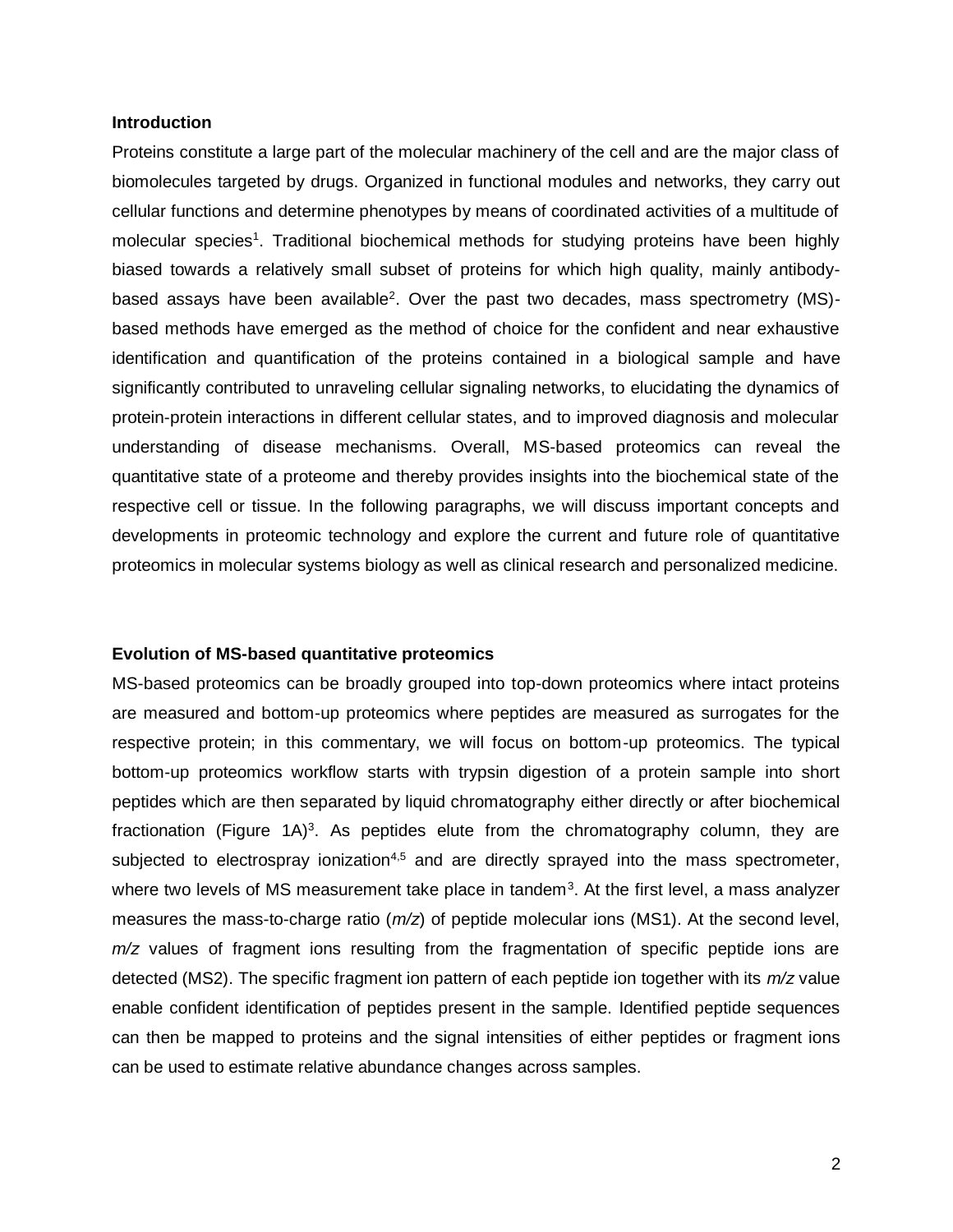

**Figure 1. Standard MS-based proteomics workflow and acquisition schemes.** (A) Proteins can be extracted from various biological samples, such as bacterial or mammalian cell culture, tissues or bodily fluids. They are then enzymatically digested into peptides, which are then subjected to reverse-phase liquid chromatography, ionized with electrospray ionization and sprayed into the mass spectrometer. The time dimension in B and C is this chromatographic time. (B) Different acquisition schemes for tandem MS sample the proteome in distinct ways. While the most widely used untargeted (also referred to as shotgun or data-dependent acquisition, DDA) is relatively simple and applicable to any sample without requiring prior knowledge, resulting data can suffer from missing data points due to the stochastic sampling process. In contrast, targeted acquisition acquires peptide and fragment ion data in a highly consistent manner allowing accurate and sensitive quantification, but is limited to a relatively small, pre-defined set of peptides. Data-independent acquisition (DIA) acquires data of all detectable fragment ions in a sample in a systematic and consistent manner, but due to the relatively large peptide ion isolation windows (*m/z* dimension) the resulting data is more complex than for the other two acquisition schemes. (C) DIA data can be analyzed in different ways, either directly analyzing the multiplexed MS2 spectra or first extracting a subset of informative fragment ion signals (requires prior knowledge) and using these to derive quantitative data for specific peptides<sup>36,40</sup>.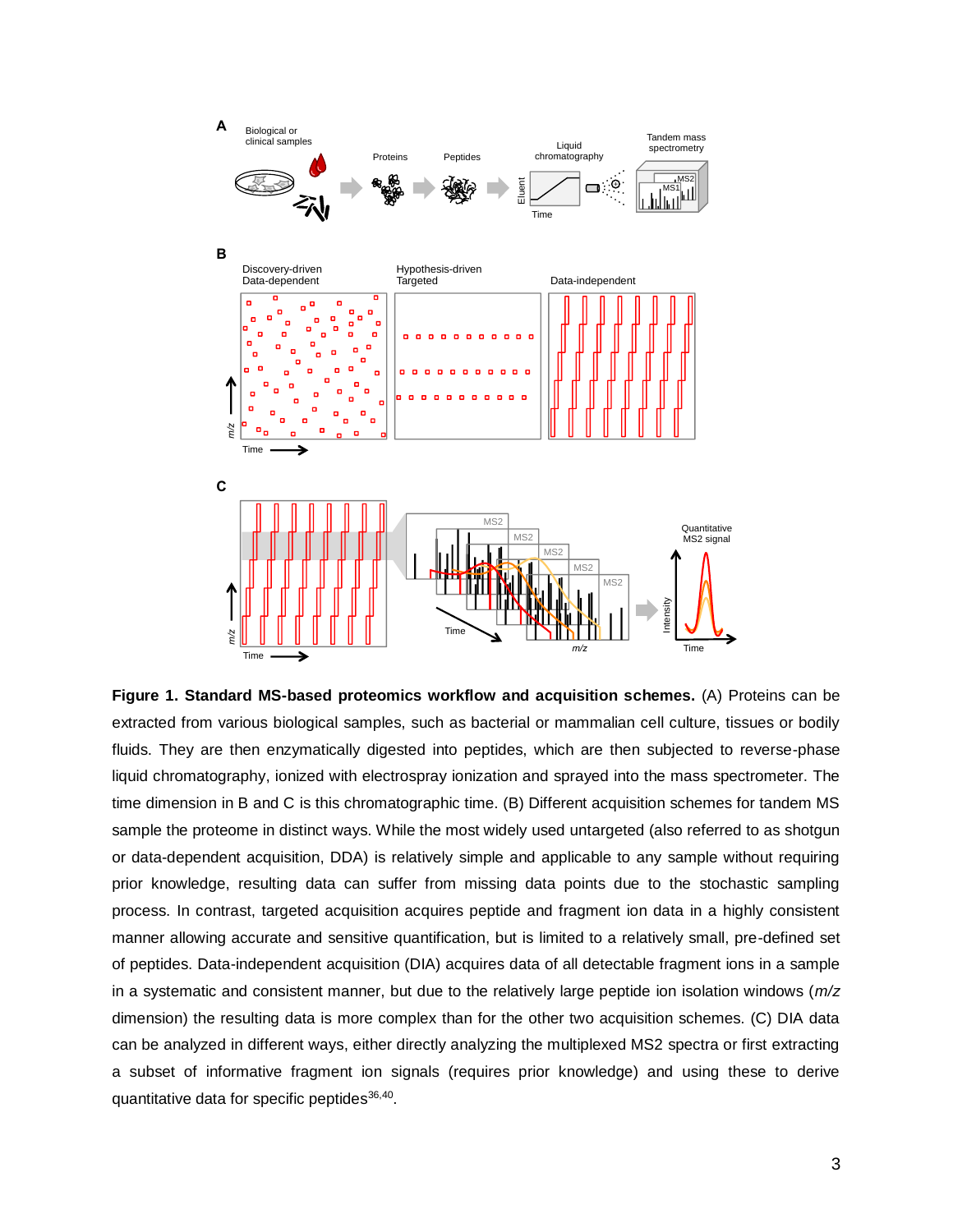To account for technical variability at various stages of sample handling and during the actual measurement, in the mid-90s, we and others started to develop strategies based on isotopic labeling<sup>6,7</sup>, including chemical isotopic labeling<sup>8</sup>, metabolic isotopic labeling<sup>9</sup>, and isobaric tagging<sup>10,11</sup>. Another important application of isotopic labeling in MS is the use of labeled spikein peptides or proteins of known concentration that enable the determination of absolute concentrations of proteins in a sample, for example, in terms of number of molecules per cell or nanograms per milliliter of blood<sup>12</sup>. While label-based approaches are still the gold-standard for quantification by MS-based proteomic methods<sup>13</sup>, the past years have seen label-free approaches becoming more popular thanks to simpler experimental design and sample preparation<sup>6,14</sup>. Among the developments enabling this transition are the advance of commercially available high resolution and fast scanning instruments, such as the introduction of the Orbitrap (2005)<sup>15</sup> and continuous improvement of time-of-flight mass spectrometers<sup>16</sup>, combined with improvements in software for aligning multiple MS runs<sup>17,18</sup>. Another more recent trend, starting in 2006<sup>19</sup>, is label-free absolute quantification, where the absolute concentrations of all proteins measured in a sample are estimated based on summarized ion counts, which can then be converted into a meaningful unit by comparison to the total amount of protein that was injected into the mass spectrometer or by correlation to a set of spiked-in reference peptides of known concentration<sup>20-23</sup>.

Regardless of whether label-based or label-free strategies are used, bottom-up proteomic methods have traditionally been divided into discovery proteomics and targeted proteomics (Figure 1B). Discovery proteomics (also known as shotgun proteomics and exemplified by datadependent acquisition, DDA) has its strength in identifying thousands of proteins per run. However, in complex samples, we have often been faced by limitations regarding repeatability of peptide identification and consistency of quantification<sup>24,25</sup>. Recent developments in chromatographic performance and MS hardware alleviate some of these concerns and allow high-quality quantitative measurements of near-complete proteomes, even in highly complex samples such as human cell lines and tissues<sup>26-29</sup>.

About a decade ago, in order to overcome the limited scalability and reproducibility of discovery proteomics in studies aiming to quantify proteins in cohorts consisting of large numbers of samples, we and others started exploring the capabilities of targeted proteomics (exemplified by selected/multiple reaction monitoring, S/MRM<sup>30,31</sup>, and more recently parallel reaction monitoring, PRM<sup>32,33</sup>). Targeting methods provide consistent and accurate quantification, even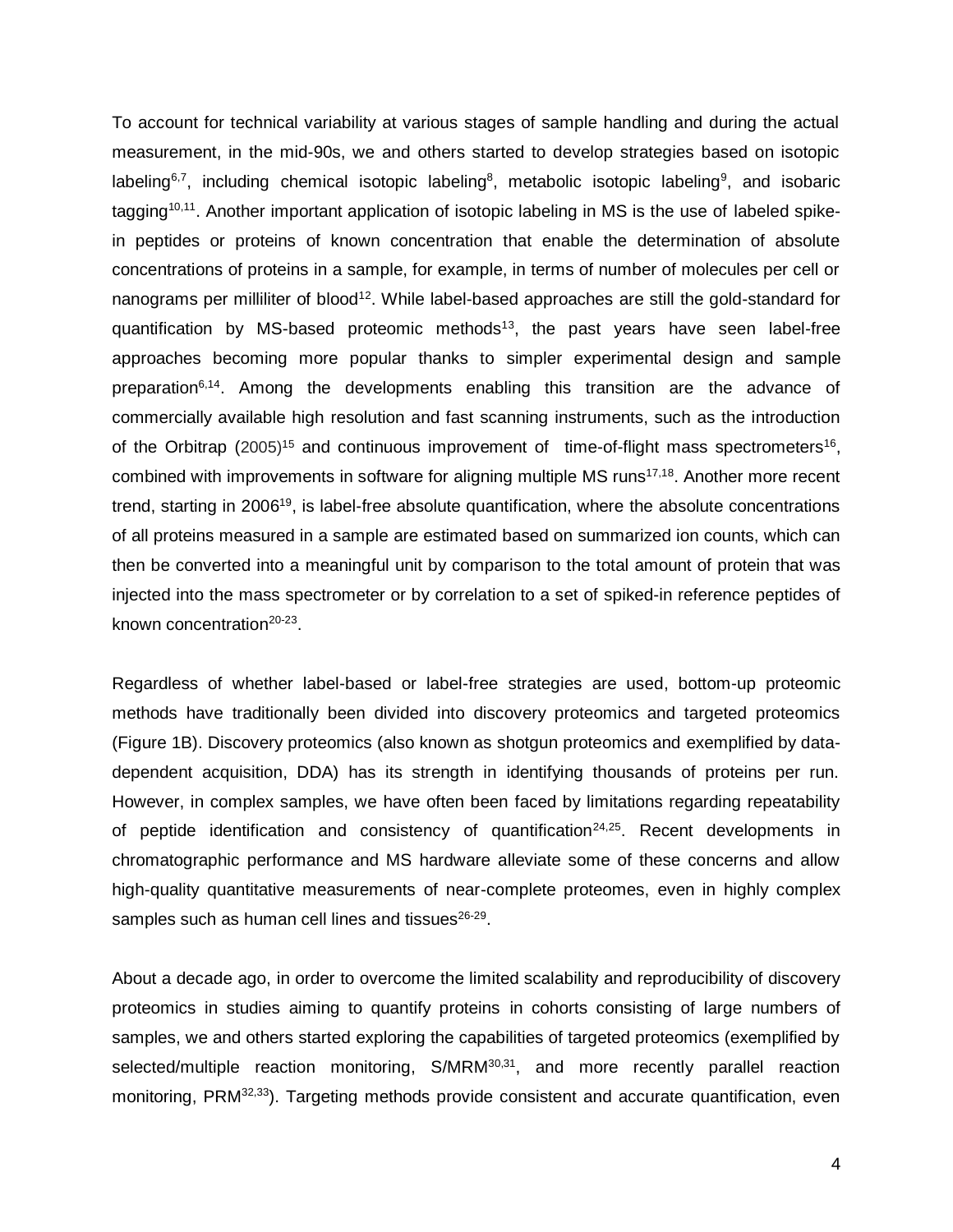at low abundances and in complex mixtures. While targeted proteomics is typically limited to a few dozen predefined proteins per run, its sensitivity and highly quantitative capabilities make it well-suited for hypothesis-driven research and clinical studies where a smaller number of proteins, such as potential biomarkers, are to be measured in large numbers of patient samples<sup>34</sup>.

Placed between these two well established techniques, a third type of mass spectrometric acquisition has gained remarkable momentum in the past five years: data-independent acquisition (DIA)<sup>35,36</sup>. In this method, multiplexed fragment ion spectra are acquired systematically using deterministic peptide ion isolation windows that collectively span the mass range in which most tryptic peptides are expected (Figure 1B). DIA was first described in the early 2000s<sup>37,38</sup> and the following years have seen various further implementations and developments of the concept<sup>35,36</sup>. While these methods were of substantial conceptual interest and also led to a commercial implementation referred to as MS<sup>E 39</sup>, adoption of them in the field was somewhat limited due to the overwhelmingly complex data resulting from their application to high-complexity samples. In 2012, our lab described a new DIA-based method termed SWATH-MS, which uses a targeted paradigm for the analysis of DIA data<sup>40</sup>. The novel analysis strategy based on comprehensive spectral libraries<sup>41</sup> and refined targeted scoring algorithms<sup>42</sup>, together with improved instrumentation and an optimized acquisition scheme, enabled us to efficiently deconvolute the highly multiplexed DIA data and use it to achieve highly consistent quantification of thousands of analytes (Figure 1C). Latest developments to improve DIA methods include: coupling with ion mobility<sup>43</sup>, new acquisition schemes<sup>44</sup>, as well as new data analysis modes and software tools<sup>45,46</sup>. Combining the analyte throughput of discovery proteomics with the accuracy and repeatability of targeted proteomic methods, DIA/SWATHtype techniques have been applied successfully in a variety of studies and are becoming increasingly prevalent in the quantitative proteomics field, particularly in studies that require the consistent analysis of large sample cohorts $23,47-50$ .

Over the years, sensitivity and speed of mass spectrometers has improved at a rapid pace, however, obtaining robust, quantitative data over large numbers of samples remains one of the greatest challenges in proteomics, even for expert labs<sup>51</sup>. The most rigorous way to assess the capabilities and pitfalls of proteomic methods are inter-laboratory comparison studies. Such studies were conducted for discovery proteomics<sup>24,52</sup> as well as targeted proteomics<sup>53</sup>. In a recent study using DIA/SWATH-type methods<sup>54,55</sup>, we found that over 4000 proteins from over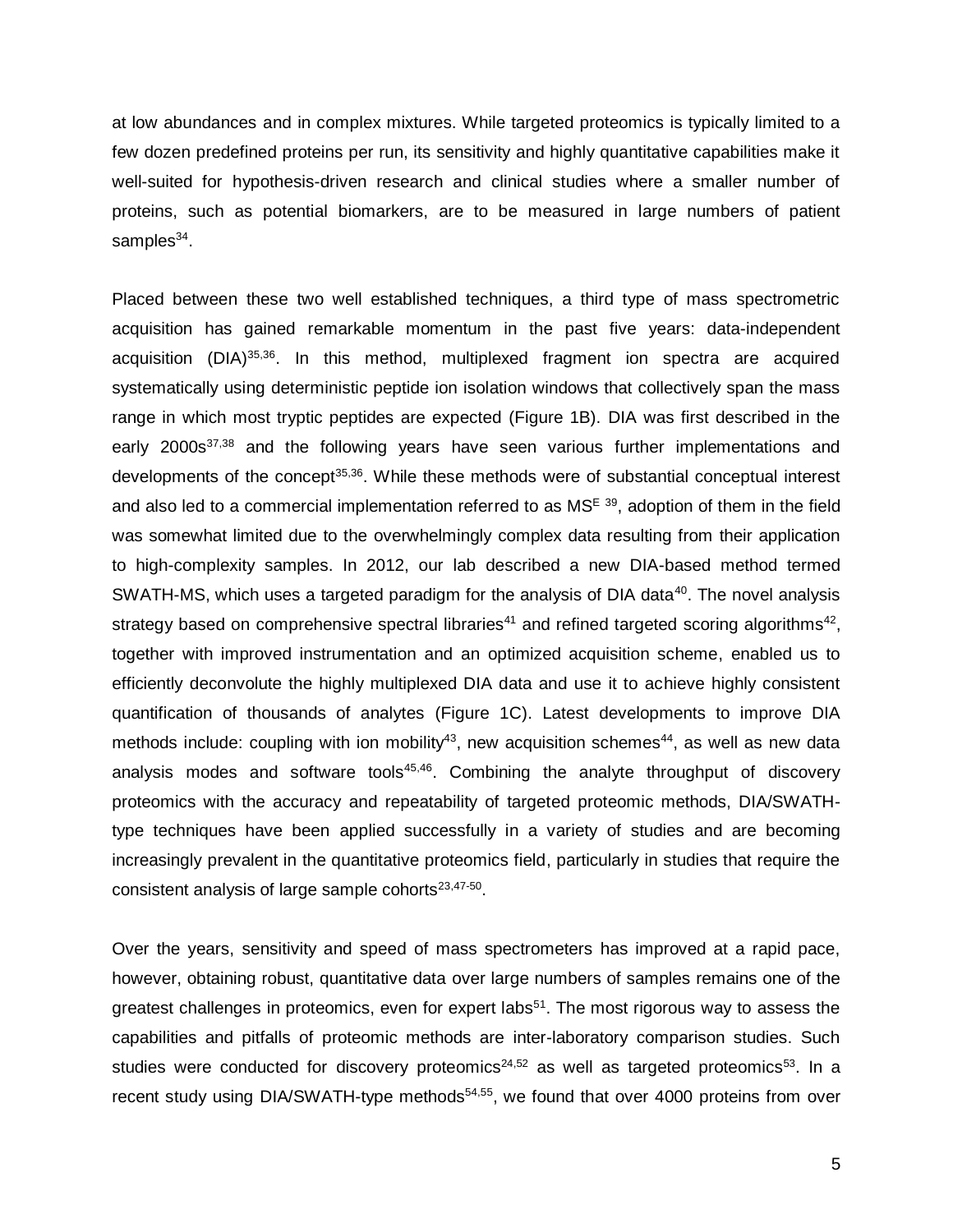200 measurements of a human cell line can be independently identified and quantified across laboratories and instruments with coefficients of variation typically around 20%<sup>54</sup>. These results are encouraging because they show that quantitative proteomics is capable of delivering accurate, reproducible and comprehensive data at high throughput.

In the following two sections, we briefly outline our view of the fields' current and future role in molecular systems biology as well as in clinical research and applications.

## **Quantitative proteomics in molecular systems biology and the study of cellular organization**

The comprehensive quantification of proteins, and their post-translational modification status across conditions, or over time in response to a stimulus or perturbation, is an important aspect of systems biological studies. Thanks to the technological advances described above, the quality of the resulting quantitative data matrices for large sample numbers has substantially improved, enabling us and others to conduct systems-oriented studies, not only in microorganisms, but also higher organisms, including mammals<sup>23,47,50,56,57</sup>.

Proteins are not isolated molecules but three-dimensional objects acting in the context of other proteins, the modular and spatial organization of proteins can therefore be as important as their expression levels<sup>1,58</sup>. MS-based proteomic methods developed to query the organizational units of the proteome typically combine MS measurements with biochemical assays (Figure 2). The oldest of these methods, first described in 1999<sup>59</sup>, is affinity purification coupled to MS to find interaction partners of a specific protein<sup>60-62</sup>. More recently, proteome fractionation using native separations has been applied to study protein complexes in a cell on a proteome-wide scale $63-65$ . To determine subunit topologies of protein complexes and thereby obtain insights into the architecture of macromolecular assemblies, we and others have used approaches based on chemical cross-linking of protein residues<sup>66-68</sup>; adding a quantitative dimension enables probing of dynamic changes in protein complex composition and structure<sup>69,70</sup>. Furthermore, spatial resolution of the proteome within a cell can be added by combining proteomic techniques with enzymatic activities to label proximate or interacting proteins of a particular protein of interest<sup>71</sup>. Overall, these techniques highlight the power and flexibility of MS-based proteomics to not only produce a comprehensive and high-quality data matrix of protein abundances across a large number of samples, but also to obtain a dynamic, three-dimensional view of the proteome and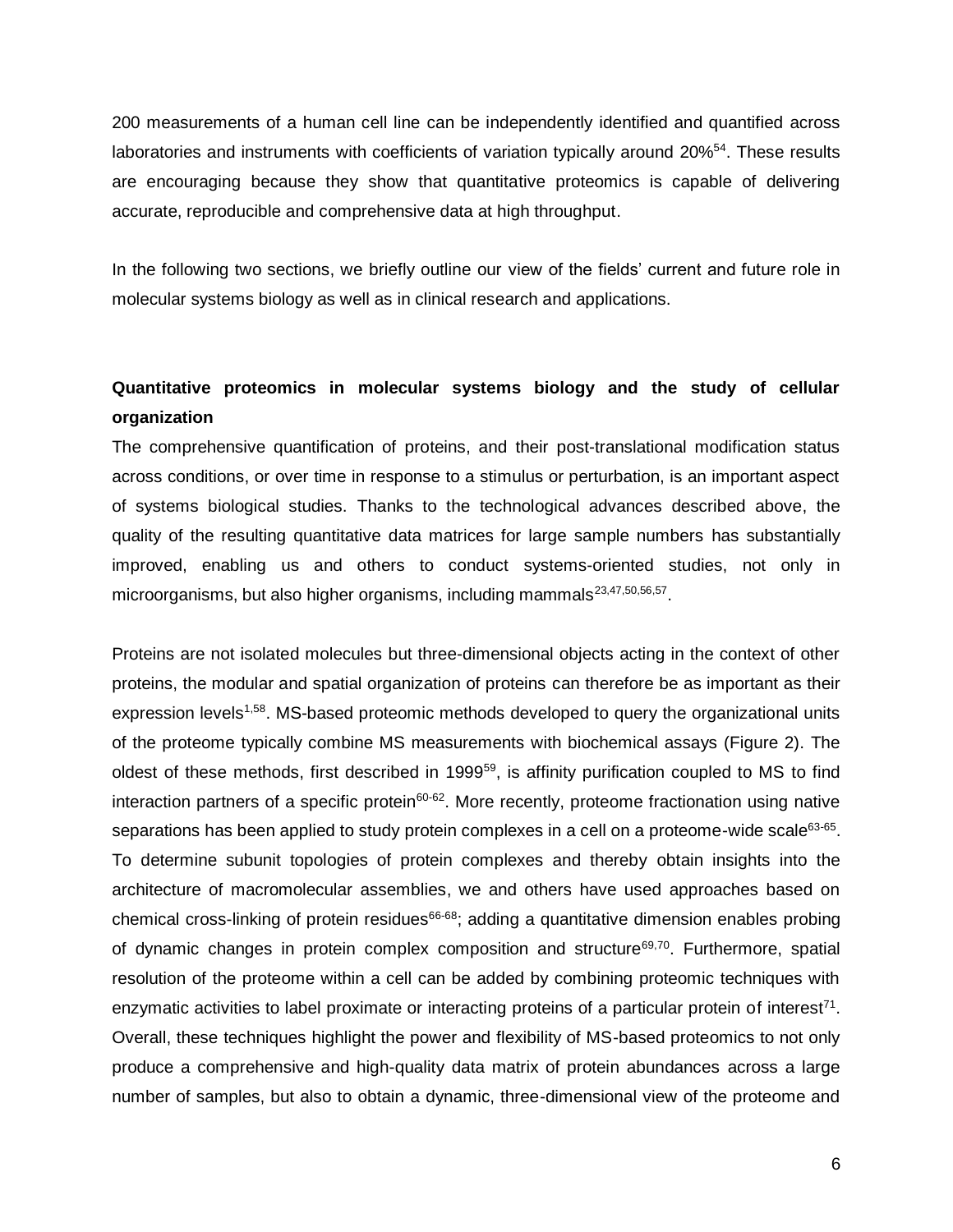its modular and spatial organization, both of which are critical to fully understand complex biological systems.



**Figure 2. A selection of methods to explore the modular and spatial organization of the proteome.** Two methods to study protein-protein interactions and complexes as they occur within a cell are affinity purification and protein correlation profiling. For both methods, cells are lysed under native conditions preserving protein-protein interactions. For affinity purification, a protein of interest is purified either via an affinity tag genetically added to the protein or with a specific antibody and subjected to MS analysis to identify proteins directly or indirectly binding to the protein of interest<sup>60</sup>. For protein correlation profiling, a cell lysate is fractionated e.g. by size-exclusion chromatography and after MS analysis of all the resulting fractions, correlation analysis is performed to find co-elution of proteins indicative of them having been part of the same protein complex<sup>63-65</sup>. Chemical cross-linking can be used to gain insights into the topology of a protein complex 66-68. After digestion of cross-linked proteins, cross-linked peptides can be identified by MS and provide information on which parts of which proteins are in close proximity within the protein complex. Another emerging method is proximity labeling (also called BioID) using a ubiquitous biotin-ligase fused to a protein of interest to biotinylate all proteins in its proximity<sup>71</sup>. Biotinylated proteins can then be isolated and identified by MS. The BioID method captures not only stable protein complexes but also transient interactions between proteins that could not be captured by the other methods mentioned here.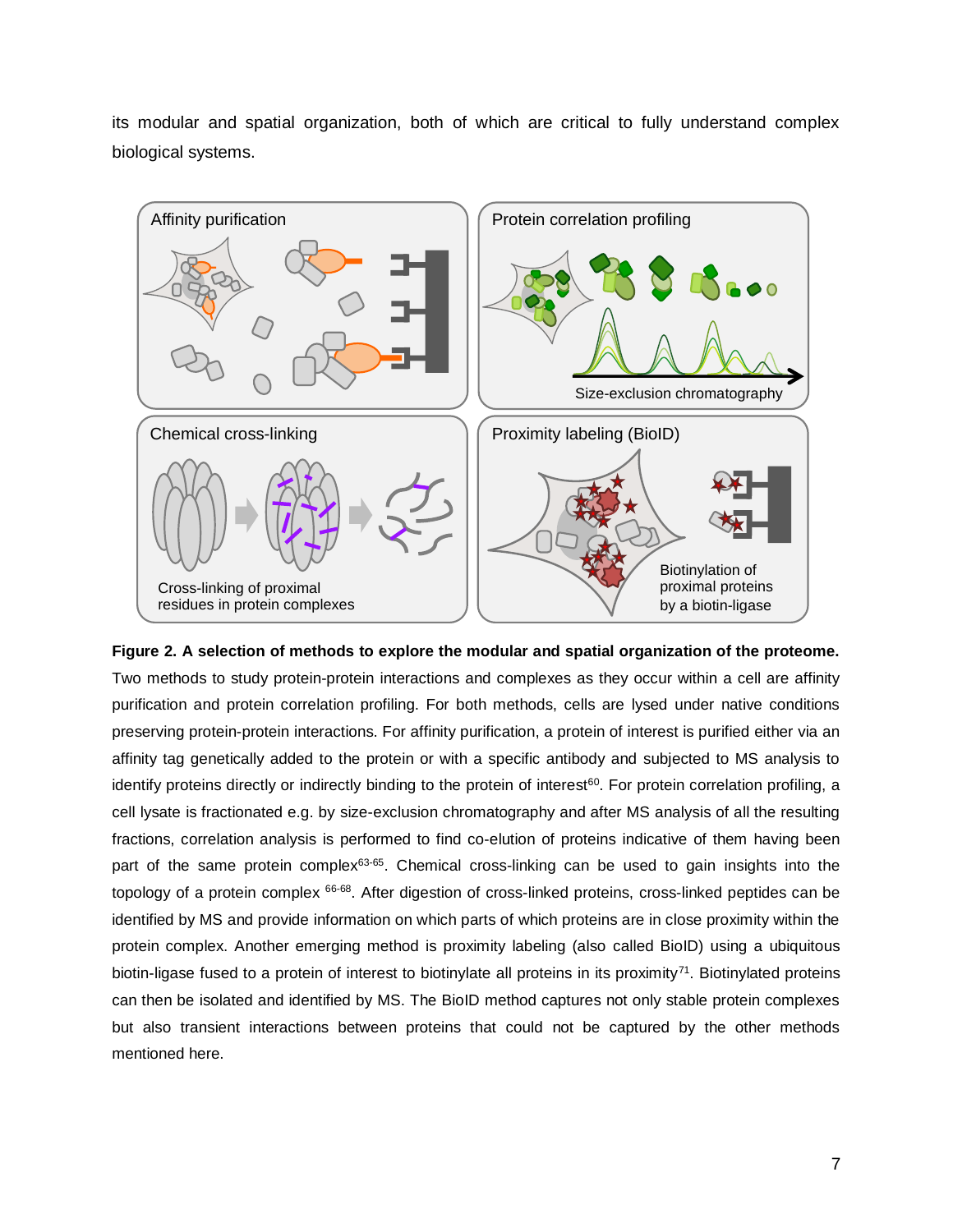#### **Quantitative proteomics in molecular medicine**

One of the major challenges in clinical studies is the requirement for large patient cohorts to cope with biological and experimental variability of clinical samples. In contrast to genomics, proteomic analyses of cohorts consisting of hundreds of samples are still prohibitively timeconsuming and expensive, especially if large numbers of proteins are to be consistently quantified across the cohort. Two remarkable studies from 2016 used discovery proteomics to quantify several thousand proteins across over a hundred patient samples each; both efforts required several months of instrument time<sup>72,73</sup>. To conduct studies at larger scale, proteomic techniques that allow higher throughput, while maintaining robustness, repeatability and sensitivity are therefore essential. DIA/SWATH-type approaches emerge as a promising alternative for the quantitative proteomic analysis of clinical samples and first studies applied them successfully to quantify large numbers of proteins across hundreds of human patient samples<sup>74</sup>.





Longitudinal monitoring



**Figure 3. Quantitative proteomics in molecular medicine.** Applications of quantitative proteomics in personalized medicine are typically based on biomarkers that reflect disease risk or disease status. Biomarkers are screened across individuals or patient cohorts. Longitudinal profiling of individuals allows monitoring of the molecular profile of a person over long time frames; and more meaningful clinical information can be obtained by comparing each measurement with previous time points of the same person than by comparing a single measurement with the population average. This personalized approach to molecular medicine is expected to achieve early and highly sensitive detection of disease risk and is therefore most effective in preventing disease.

The datasets generated from such studies can be used to discover cellular mechanisms and processes that are affected in the disease under study. Alternatively, quantitative proteomic techniques can be used to profile potential protein biomarkers in patient tissue, blood or urine to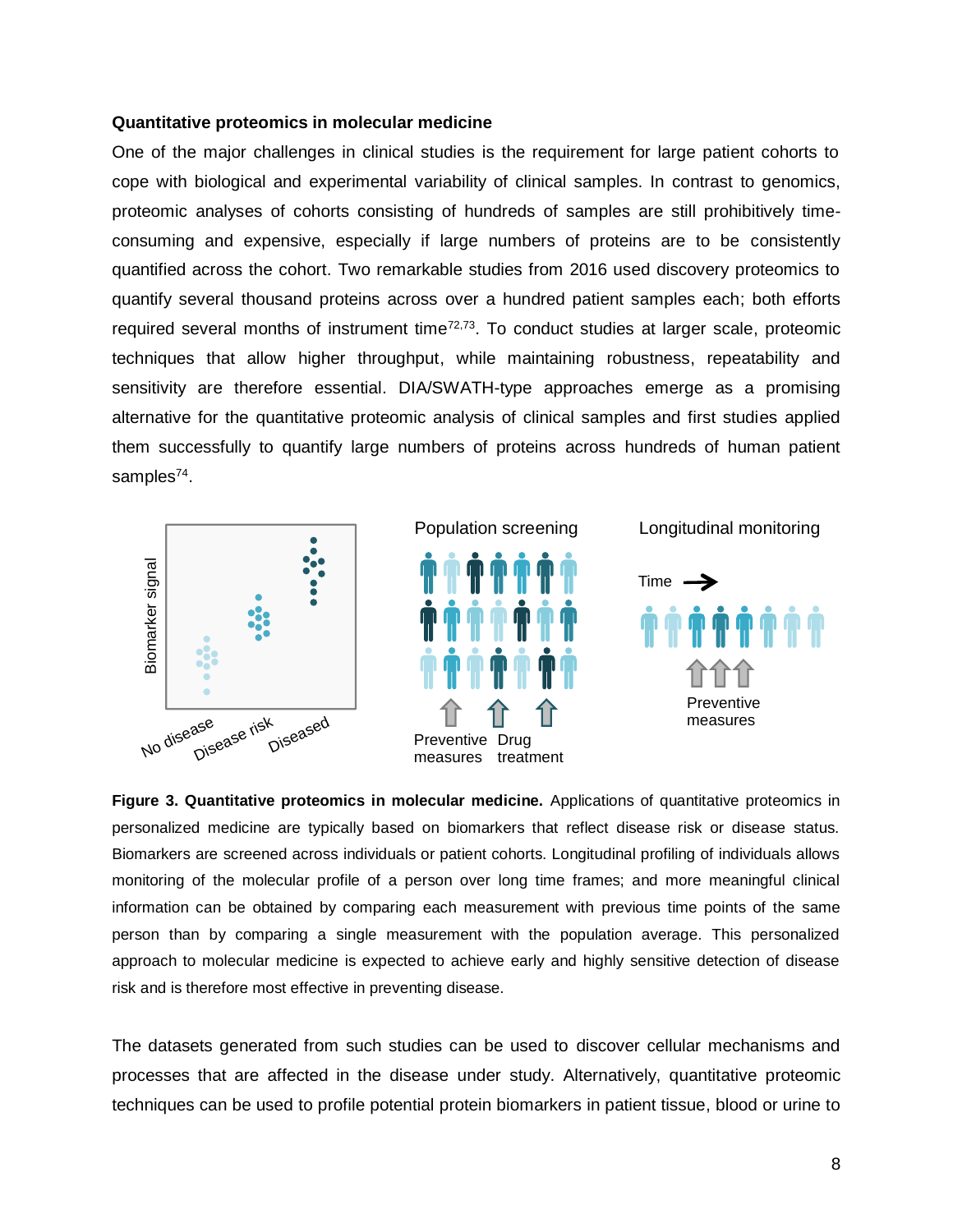inform disease risk, diagnosis, prognosis, and treatment stratification (Figure 3). Biomarkers also play a crucial role in the emerging field of personalized medicine, where recurrent molecular measurements of specific protein and metabolite levels are used to evaluate an individual's health status and to prevent development of disease in a timely manner by dietary, exercise or drug-based interventions (Figure  $3$ )<sup>75</sup>. While protein biomarkers have traditionally been measured with immunoassays, targeted proteomic techniques have a number of advantages, including faster assay development, multiplexing capabilities and analytical specificity, and are therefore the method of choice to test panels of candidate biomarkers before they enter clinical validation studies<sup>76-78</sup>.

## **Conclusion**

Over the past two decades, we have witnessed rapid developments in mass spectrometric instrumentation as well as acquisition methods and analysis strategies. Furthermore, quantitative proteomics has contributed enormously to biological and clinically oriented research. However, current instrument operation as well as data acquisition and analysis still require highly specialized expertise. Many facilities, including ours, are therefore working towards the development of more robust MS-based methods and automated analysis pipelines to make quantitative proteomics available, not just to expert labs, but also to general molecular biology laboratories in academia, hospitals and industry.

#### **Competing financial interest**

RA holds shares of Biognosys AG, which operates in the field covered by the article. The remaining authors declare no competing financial interest.

#### **Acknowledgements**

OTS is supported by the Human Frontier Science Program (LT000737/2016) and the Swiss National Science Foundation (P2EZP3 165280), HLR is supported by the Swiss National Science Foundation (P2EZP3\_162268) and EMBO (ALTF\_854-2015), BCC is supported by a Swiss National Science Foundation Ambizione grant (PZ00P3\_161435), and RA is supported by the Swiss National Science Foundation, the Swiss Initiative for Systems Biology (SystemsX.ch), and the European Union via ERC (AdG-670821).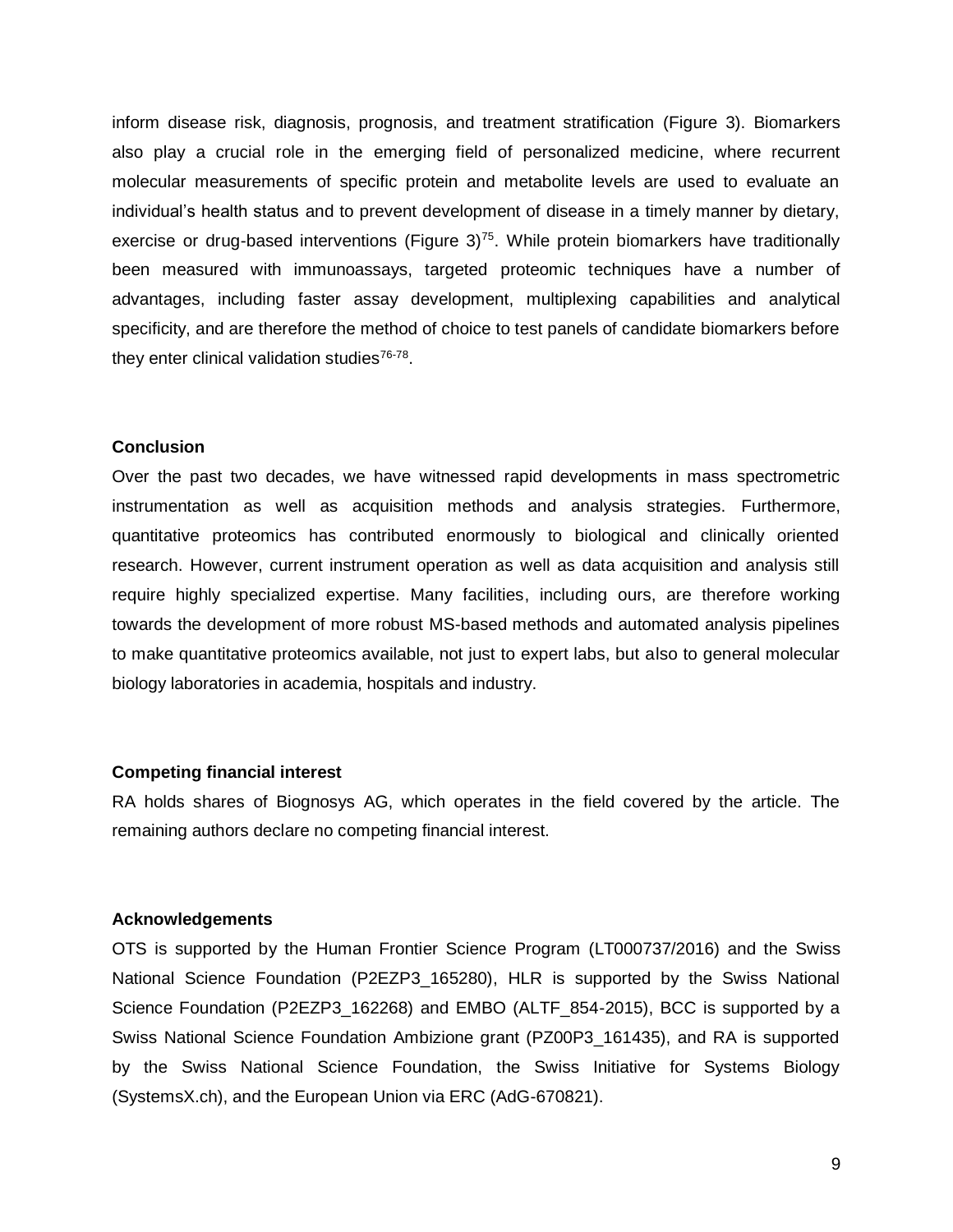## **Contributions**

OTS, HLR, BCC, GR, and RA prepared the manuscript.

## **References**

- 1. Hartwell, L. H., Hopfield, J. J., Leibler, S. & Murray, A. W. From molecular to modular cell biology. *Nature* **402,** C47–52 (1999).
- 2. Edwards, A., Isserlin, R., Bader, G. & Frye, S. Too many roads not taken. *Nature* (2011).
- 3. Aebersold, R. & Mann, M. Mass spectrometry-based proteomics. *Nature* **422,** 198–207 (2003).
- 4. Yamashita, M. & Fenn, J. B. Electrospray ion source. Another variation on the free-jet theme. *J Phys Chem* **88,** 4451–4459 (1984).
- 5. Fenn, J. B., Mann, M., Meng, C. K., Wong, S. F. & Whitehouse, C. M. Electrospray ionization for mass spectrometry of large biomolecules. *Science* **246,** 64–71 (1989).
- 6. Bantscheff, M., Schirle, M., Sweetman, G., Rick, J. & Küster, B. Quantitative mass spectrometry in proteomics: a critical review. *Anal Bioanal Chem* **389,** 1017–1031 (2007).
- 7. Bantscheff, M., Lemeer, S., Savitski, M. M. & Küster, B. Quantitative mass spectrometry in proteomics: critical review update from 2007 to the present. *Anal Bioanal Chem* **404,** 939–965 (2012).
- 8. Gygi, S. P., Rochon, Y., Franza, B. R. & Aebersold, R. Correlation between protein and mRNA abundance in yeast. *Mol Cell Biol* **19,** 1720–1730 (1999).
- 9. Ong, S.-E. *et al.* Stable isotope labeling by amino acids in cell culture, SILAC, as a simple and accurate approach to expression proteomics. *Mol Cell Proteomics* **1,** 376–386 (2002).
- 10. Thompson, A. *et al.* Tandem mass tags: a novel quantification strategy for comparative analysis of complex protein mixtures by MS/MS. *Anal Chem* **75,** 1895–1904 (2003).
- 11. Ross, P. L. *et al.* Multiplexed protein quantitation in Saccharomyces cerevisiae using amine-reactive isobaric tagging reagents. *Mol Cell Proteomics* **3,** 1154–1169 (2004).
- 12. Gerber, S. A., Rush, J., Stemman, O., Kirschner, M. W. & Gygi, S. P. Absolute quantification of proteins and phosphoproteins from cell lysates by tandem MS. *Proc Natl Acad Sci USA* **100,** 6940–6945 (2003).
- 13. Tabb, D. L. *et al.* Reproducibility of Differential Proteomic Technologies in CPTAC Fractionated Xenografts. *J Proteome Res* **15,** 691–706 (2016).
- 14. Chelius, D. & Bondarenko, P. V. Quantitative profiling of proteins in complex mixtures using liquid chromatography and mass spectrometry. *J Proteome Res* **1,** 317–323 (2002).
- 15. Hu, Q. *et al.* The Orbitrap: a new mass spectrometer. *J Mass Spectrom* **40,** 430–443 (2005).
- 16. Andrews, G. L., Simons, B. L., Young, J. B., Hawkridge, A. M. & Muddiman, D. C. Performance characteristics of a new hybrid quadrupole time-of-flight tandem mass spectrometer (TripleTOF 5600). *Anal Chem* **83,** 5442–5446 (2011).
- 17. Cox, J. & Mann, M. MaxQuant enables high peptide identification rates, individualized p.p.b.-range mass accuracies and proteome-wide protein quantification. *Nat Biotechnol* **26,** 1367–1372 (2008).
- 18. Weisser, H. *et al.* An automated pipeline for high-throughput label-free quantitative proteomics. *J Proteome Res* (2013). doi:10.1021/pr300992u
- 19. Silva, J. C., Gorenstein, M. V., Li, G.-Z., Vissers, J. P. C. & Geromanos, S. J. Absolute quantification of proteins by LCMSE: a virtue of parallel MS acquisition. *Mol Cell Proteomics* **5,** 144–156 (2006).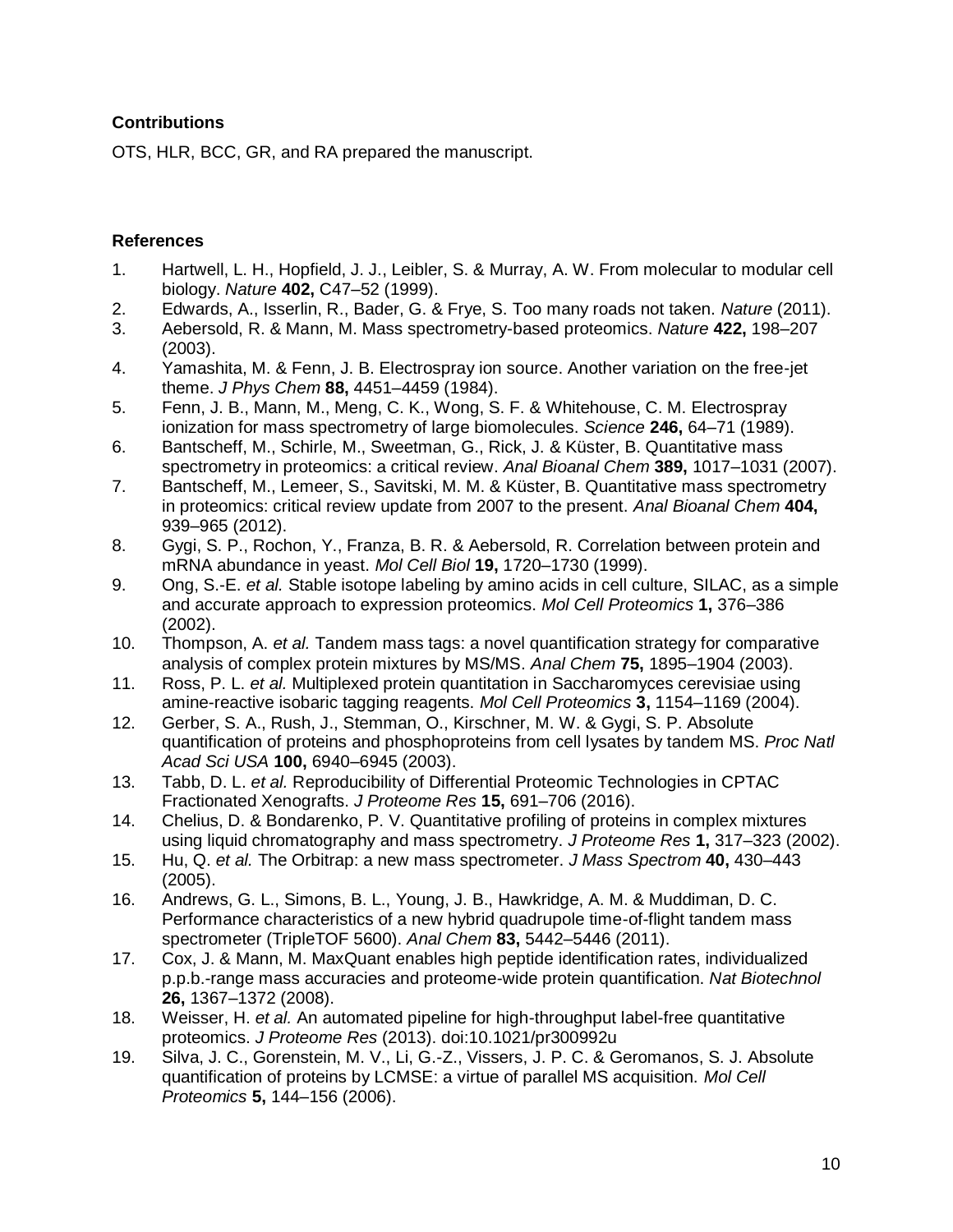- 20. Ahrné, E., Molzahn, L., Glatter, T. & Schmidt, A. Critical assessment of proteome-wide label-free absolute abundance estimation strategies. *Proteomics* **13,** 2567–2578 (2013).
- 21. Ludwig, C., Claassen, M., Schmidt, A. & Aebersold, R. Estimation of absolute protein quantities of unlabeled samples by selected reaction monitoring mass spectrometry. *Mol Cell Proteomics* **11,** M111.013987–M111.013987 (2012).
- 22. Rosenberger, G., Ludwig, C., Röst, H. L., Aebersold, R. & Malmström, L. aLFQ: An Rpackage for estimating absolute protein quantities from label-free LC-MS/MS proteomics data. *Bioinformatics (Oxford, England)* **30,** 2511–2513 (2014).
- 23. Schubert, O. T. *et al.* Absolute Proteome Composition and Dynamics during Dormancy and Resuscitation of Mycobacterium tuberculosis. *Cell Host Microbe* **18,** 96–108 (2015).
- 24. Tabb, D. L. *et al.* Repeatability and reproducibility in proteomic identifications by liquid chromatography-tandem mass spectrometry. *J Proteome Res* **9,** 761–776 (2010).
- 25. Domon, B. & Aebersold, R. Options and considerations when selecting a quantitative proteomics strategy. *Nat Biotechnol* **28,** 710–721 (2010).
- 26. Gholami, A. M. *et al.* Global Proteome Analysis of the NCI-60 Cell Line Panel. *Cell Reports* **4,** 609–620 (2013).
- 27. Geiger, T., Cox, J., Ostasiewicz, P., Wisniewski, J. R. & Mann, M. Super-SILAC mix for quantitative proteomics of human tumor tissue. *Nat Methods* **7,** 383–385 (2010).
- 28. Geiger, T., Wehner, A., Schaab, C., Cox, J. & Mann, M. Comparative proteomic analysis of eleven common cell lines reveals ubiquitous but varying expression of most proteins. *Mol Cell Proteomics* **11,** M111.014050–M111.014050 (2012).
- 29. Wiśniewski, J. R. *et al.* Extensive quantitative remodeling of the proteome between normal colon tissue and adenocarcinoma. *Molecular Systems Biology* **8,** 611 (2012).
- 30. Picotti, P., Bodenmiller, B., Mueller, L. N., Domon, B. & Aebersold, R. Full dynamic range proteome analysis of S. cerevisiae by targeted proteomics. *Cell* **138,** 795–806 (2009).
- 31. Picotti, P. & Aebersold, R. Selected reaction monitoring-based proteomics: workflows, potential, pitfalls and future directions. *Nat Methods* **9,** 555–566 (2012).
- 32. Gallien, S. *et al.* Targeted proteomic quantification on quadrupole-orbitrap mass spectrometer. *Mol Cell Proteomics* **11,** 1709–1723 (2012).
- 33. Peterson, A. C., Russell, J. D., Bailey, D. J., Westphall, M. S. & Coon, J. J. Parallel reaction monitoring for high resolution and high mass accuracy quantitative, targeted proteomics. *Mol Cell Proteomics* **11,** 1475–1488 (2012).
- 34. Whiteaker, J. R. *et al.* A targeted proteomics-based pipeline for verification of biomarkers in plasma. *Nat Biotechnol* **29,** 625–634 (2011).
- 35. Chapman, J. D., Goodlett, D. R. & Masselon, C. D. Multiplexed and data-independent tandem mass spectrometry for global proteome profiling. *Mass Spectrom Rev* **33,** 452– 470 (2013).
- 36. Gillet, L. C., Leitner, A. & Aebersold, R. Mass Spectrometry Applied to Bottom-Up Proteomics: Entering the High-Throughput Era for Hypothesis Testing. *Annu Rev Anal Chem* **9,** annurev–anchem–071015–041535–472 (2016).
- 37. Purvine, S., Eppel, J.-T., Yi, E. C. & Goodlett, D. R. Shotgun collision-induced dissociation of peptides using a time of flight mass analyzer. *Proteomics* **3,** 847–850 (2003).
- 38. Venable, J. D., Dong, M.-Q., Wohlschlegel, J., Dillin, A. & Yates, J. R., III. Automated approach for quantitative analysis of complex peptide mixtures from tandem mass spectra. *Nat Methods* **1,** 39–45 (2004).
- 39. Silva, J. C. *et al.* Quantitative proteomic analysis by accurate mass retention time pairs. *Anal Chem* **77,** 2187–2200 (2005).
- 40. Gillet, L. C. *et al.* Targeted data extraction of the MS/MS spectra generated by dataindependent acquisition: a new concept for consistent and accurate proteome analysis. *Mol Cell Proteomics* **11,** O111.016717–O111.016717 (2012).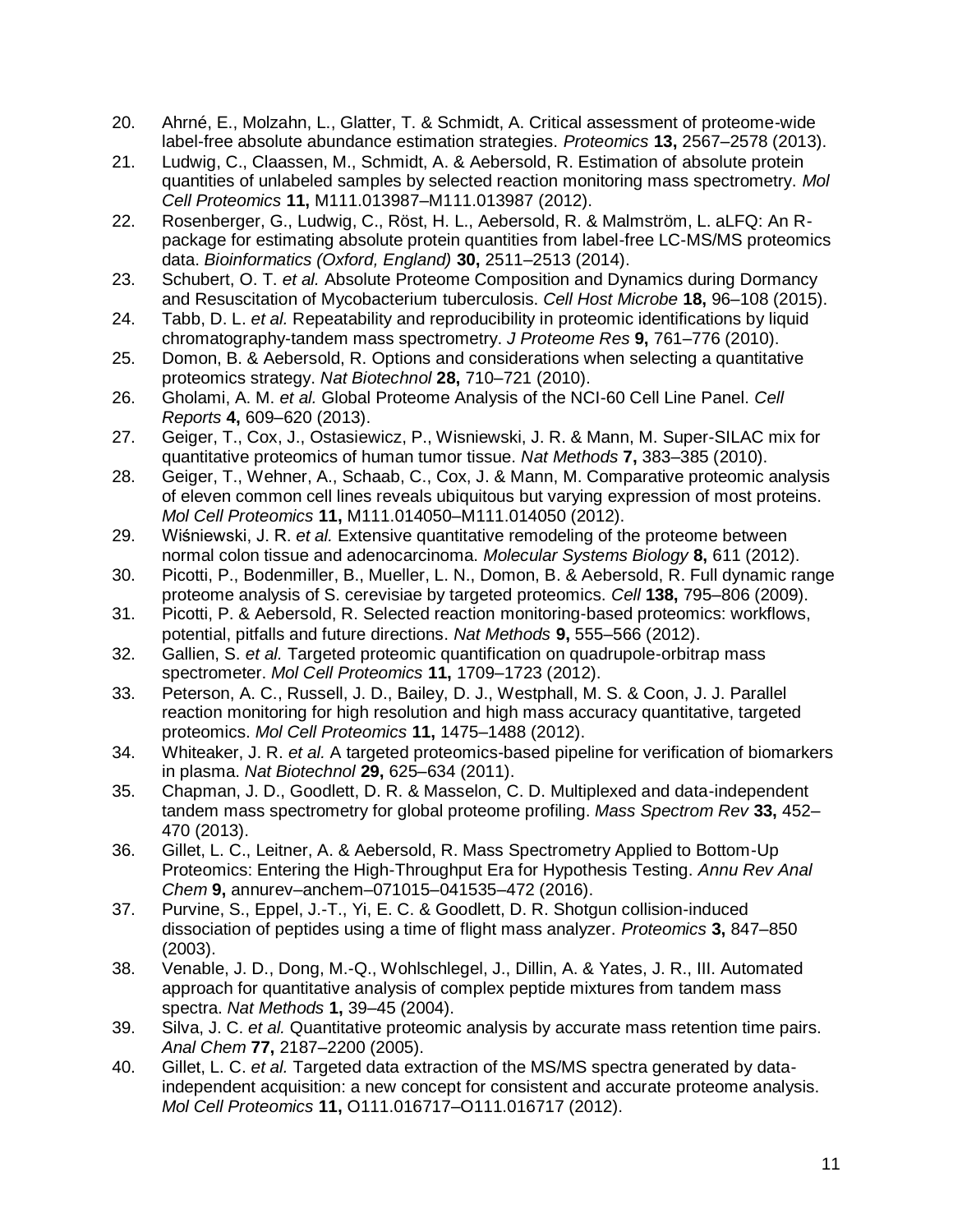- 41. Schubert, O. T. *et al.* Building high-quality assay libraries for targeted analysis of SWATH MS data. *Nat Protoc* **10,** 426–441 (2015).
- 42. Röst, H. L. *et al.* OpenSWATH enables automated, targeted analysis of data-independent acquisition MS data. *Nat Biotechnol* **32,** 219–223 (2014).
- 43. Geromanos, S. J., Hughes, C., Ciavarini, S., Vissers, J. P. C. & Langridge, J. I. Using ion purity scores for enhancing quantitative accuracy and precision in complex proteomics samples. *Anal Bioanal Chem* **404,** 1127–1139 (2012).
- 44. Egertson, J. D. *et al.* Multiplexed MS/MS for improved data-independent acquisition. *Nat Methods* **10,** 744–746 (2013).
- 45. Tsou, C.-C. *et al.* diA-umpire: comprehensive computational framework for dataindependent acquisition proteomics. *Nat Methods* **12,** 1–14 (2015).
- 46. Wang, J. *et al.* MSPLIT-DIA: sensitive peptide identification for data-independent acquisition. *Nat Methods* **12,** 1106–1108 (2015).
- 47. Okada, H., Ebhardt, H. A., Vonesch, S. C., Aebersold, R. & Hafen, E. Proteome-wide association studies identify biochemical modules associated with a wing-size phenotype in Drosophila melanogaster. *Nat Commun* **7,** 12649 (2016).
- 48. Bruderer, R. *et al.* Extending the limits of quantitative proteome profiling with dataindependent acquisition and application to acetaminophen-treated three-dimensional liver microtissues. *Mol Cell Proteomics* **14,** 1400–1410 (2015).
- 49. Selevsek, N. *et al.* Reproducible and consistent quantification of the Saccharomyces cerevisiae proteome by SWATH-MS. *Mol Cell Proteomics* **14,** 739–749 (2015).
- 50. Williams, E. G. *et al.* Systems proteomics of liver mitochondria function. *Science* **352,** aad0189–aad0189 (2016).
- 51. Röst, H. L., Malmström, L. & Aebersold, R. Reproducible quantitative proteotype data matrices for systems biology. *Mol Biol Cell* **26,** 3926–3931 (2015).
- 52. Rudnick, P. A. *et al.* Performance metrics for liquid chromatography-tandem mass spectrometry systems in proteomics analyses. *Mol Cell Proteomics* **9,** 225–241 (2010).
- 53. Addona, T. A. *et al.* Multi-site assessment of the precision and reproducibility of multiple reaction monitoring-based measurements of proteins in plasma. *Nat Biotechnol* **27,** 633– 641 (2009).
- 54. Collins, B. C. *et al.* Multi-laboratory assessment of reproducibility, qualitative and quantitative performance of SWATH-mass spectrometry. *bioRxiv* 074567 (2016). doi:10.1101/074567
- 55. Navarro, P. *et al.* A multicenter study benchmarks software tools for label-free proteome quantification. *Nat Biotechnol* 1–11 (2016). doi:10.1038/nbt.3685
- 56. Picotti, P. *et al.* A complete mass-spectrometric map of the yeast proteome applied to quantitative trait analysis. *Nature* **494,** 266–270 (2013).
- 57. Wu, Y. *et al.* Multilayered genetic and omics dissection of mitochondrial activity in a mouse reference population. *Cell* **158,** 1415–1430 (2014).
- 58. Alberts, B. The cell as a collection of protein machines: preparing the next generation of molecular biologists. *Cell* **92,** 291–294 (1998).
- 59. Rigaut, G. *et al.* A generic protein purification method for protein complex characterization and proteome exploration. *Nat Biotechnol* **17,** 1030–1032 (1999).
- 60. Gingras, A.-C., Gstaiger, M., Raught, B. & Aebersold, R. Analysis of protein complexes using mass spectrometry. *Nat Rev Mol Cell Biol* **8,** 645–654 (2007).
- 61. Collins, B. C. *et al.* Quantifying protein interaction dynamics by SWATH mass spectrometry: application to the 14-3-3 system. *Nat Methods* (2013). doi:10.1038/nmeth.2703
- 62. Huttlin, E. L. *et al.* The BioPlex Network: A Systematic Exploration of the Human Interactome. *Cell* **162,** 425–440 (2015).
- 63. Foster, L. J. *et al.* A mammalian organelle map by protein correlation profiling. *Cell* **125,**